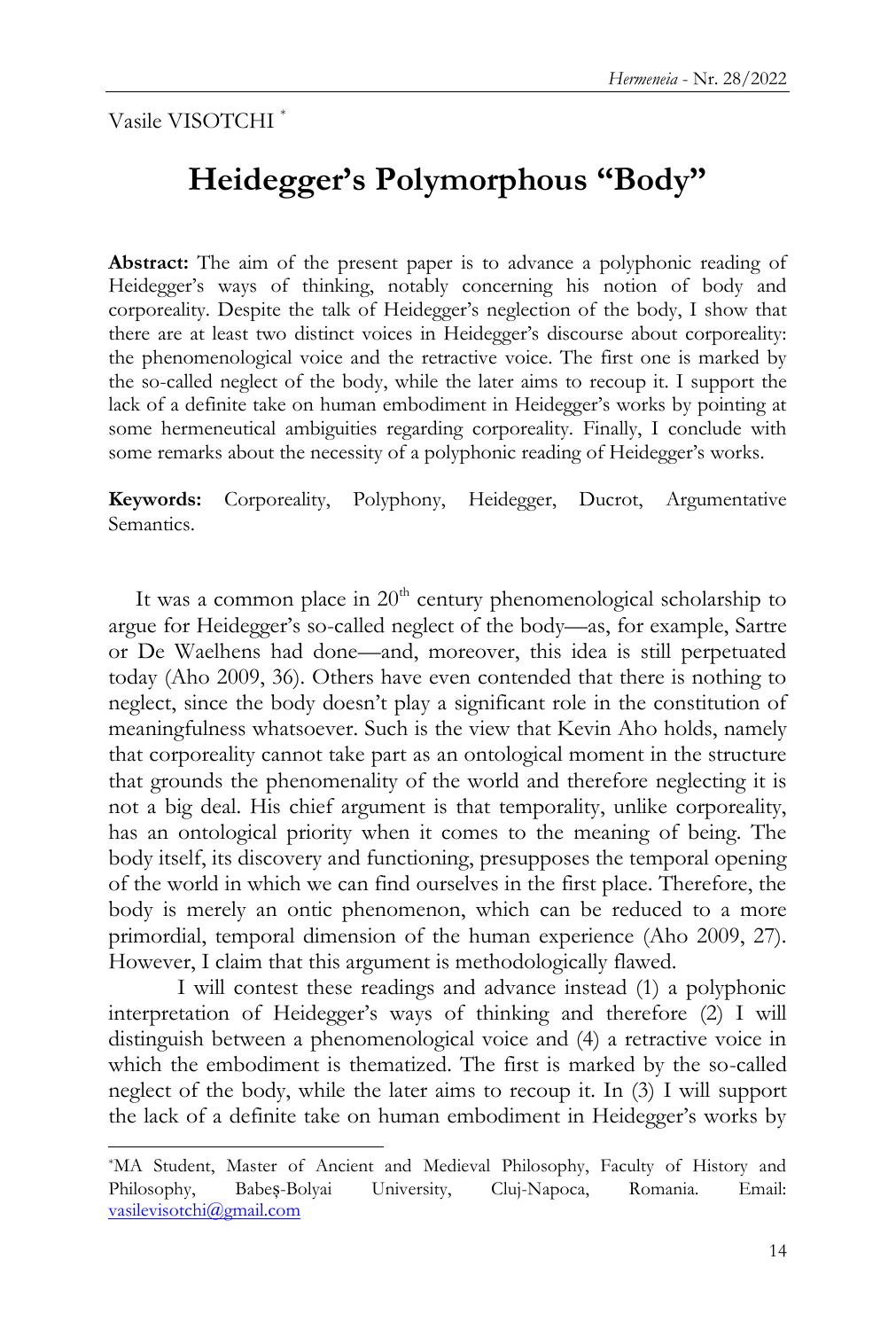pointing at some hermeneutical ambiguities regarding corporeality. (5) Finally, I will conclude with some remarks about the necessity of a polyphonic reading of Heidegger's ways of thinking.

### 1. Heidegger"s Hinting Voices

In the following, I will take Heidegger at his word when he places *Wege, nicht Werke*—ways, not works—at the forefront of *Gesamtausgabe*. That is to say, if there are no works, there is no author. From a hermeneutical point of view, the author is a superfluous hypothesis that rather impedes the reading of such a polymorphous body of work that Heidegger had left: phenomenological treatises, lecture courses, letters, journal notes, autobiographical remarks, interpretations and self-interpretations and so on. How are we to read them? The great part of Heidegger's scholarship assumes that all of these ways are confined within a unified totality that represents the thinking of the author, as if the author produced the meaning of his saying and left it to be recovered.<sup>1</sup> Nothing is farther from the idea that language is the one which speaks and not ourselves—i.e. the empirical subjects that we may call *authors*—than this assumption of an autonomous subjectivity that gives meaning to what it says. But first of all, let us have a methodological digression in order to elaborate the reading that we propose of Heidegger's notion of the body.

I will follow Oswald Ducrot's claim that "words don't mean anything" (Ducrot 2009, 13) and, as a special case of this thesis, I will contend that Heidegger's words-like *Dasein*, *Sein*, *Ereignis*-don't mean anything either. That is to say, words don"t convey in a cyphered speech, meant to be decoded, a piece of information regarding us, the being and the respective co-occurrence. Rather, we have to seek the intelligibility of Heidegger"s conceptuality in an argumentative context in which his words play different roles. The same goes for the body and its cognate terminology. First of all, in order to make clear what do I mean by a polyphonic interpretation I will take one of Heidegger's notorious sayings—"This question has today been forgotten" (Heidegger 2001a, 2)—and will ask a presumably naïve question: who is speaking here?

We find this sentence at the beginning of *Being and Time* and therefore we will not err to say that it is Heidegger who utters this sentence, because obviously he is the one who wrote the book. Heidegger for sure wrote each of these words, but is he the only one who speaks within them? At a closer look, we find that our sentence opens the first paragraph of *Being and Time*, which bears the title *The Necessity for Explicitly Restating the Question of Being*. The one who is speaking is the one who is aware that the question of being has been forgotten. He wants to remind us that we forgot a question of utmost importance and to bring into the foreground the obvious fact that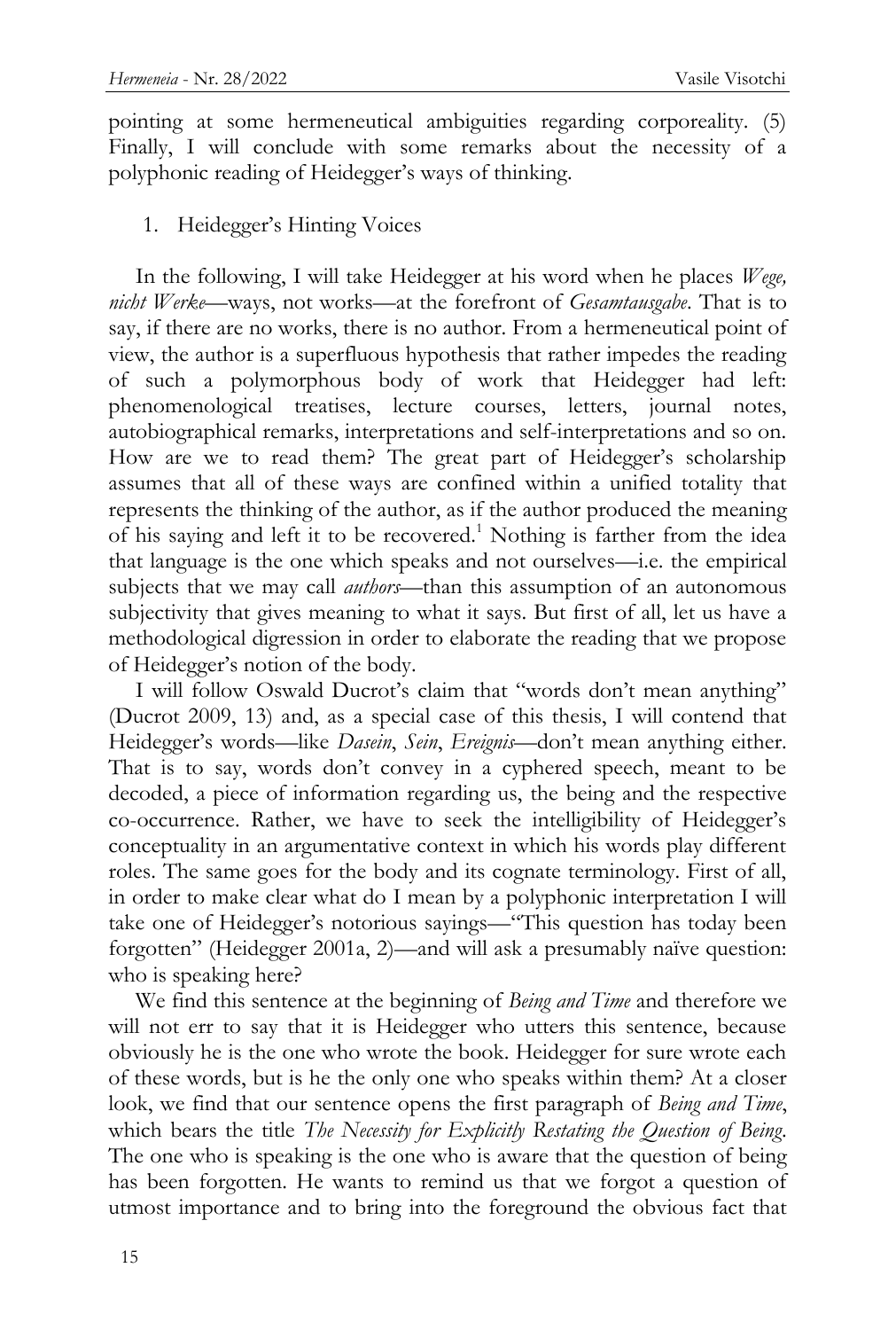we are not puzzled anymore by not knowing what being means. We? Of course, he is referring to us who have forgotten the question of being and henceforth have to be reminded about it. Therefore, one could ask: does Heidegger speak to us and, furthermore, does he speak to us today? In order to hone this question, we will ask: Does the meaning of this sentence hinges on the reader of today? And is it bereft of meaning with the vanishing of the reader from the past? Suddenly, the author dwindles away in front of *us*, as if the presumed intention of the author can't stand the intentionality of the reader. In "This question has today been forgotten" there is of course Heidegger"s hand, but there are at least two distinct voices, which echo each other autonomously, as though having a life of their own, regardless of their reader and their writer. On the one hand, there is the voice that explicitly states the forgetfulness of being and, on the other hand, there is the voice that is responsible for this forgetting. This other voice within Heidegger's polemical (or polyphonic) sentence bears the name of metaphysics, i.e. the manner of speaking that is oblivious towards being.

There are many linguistic operators that can be used to cast our attention on different voices within a certain discourse. Ducrot's favorite example is the conjunction "but," which displays both a thesis and its opposite: "it's pretty outside, but I won't go out" means "*I like* how it is outside, but *I don't like* it that much." In order to spot Heidegger's philosophical voices, we need stronger operators than the usual, linguistic ones. I will call these philosophical operators *tropes*, i.e. points of conceptual articulations and argumentative strategies that orient thinking on a path. It is not the task of the present paper to disentangle Heidegger"s voices, but we will surely speak of some of them as far as corporeality is concerned, notably we will speak of his phenomenological and his retractive voices, which clearly show the polyphonic dimension of Heidegger's thinking.

# 2. Corporeality in Heidegger's Phenomenological Voice

Let us now lend an ear to Heidegger's voices that speak about the body. It is well known that Heidegger's *Being and Time* is regarded as greatly neglecting the body.<sup>2</sup> This critique rests on the assumption that if corporeality isn"t treated explicitly, then it is lacking altogether. That is to say, if something is not thematically present then it doesn't exist or has an all too meager of a being to count. This sort of a fallacy falls short even of the required attentiveness to the body that one claims to have. To argue for the great significance of the implicit, non-thematic, operative dimension of human experience that the flesh has and then to disregard the same implicit, non-thematic, operative flesh-words that Heidegger frequently uses is a strange way to self-sabotage your own argument. I will not dwell on this.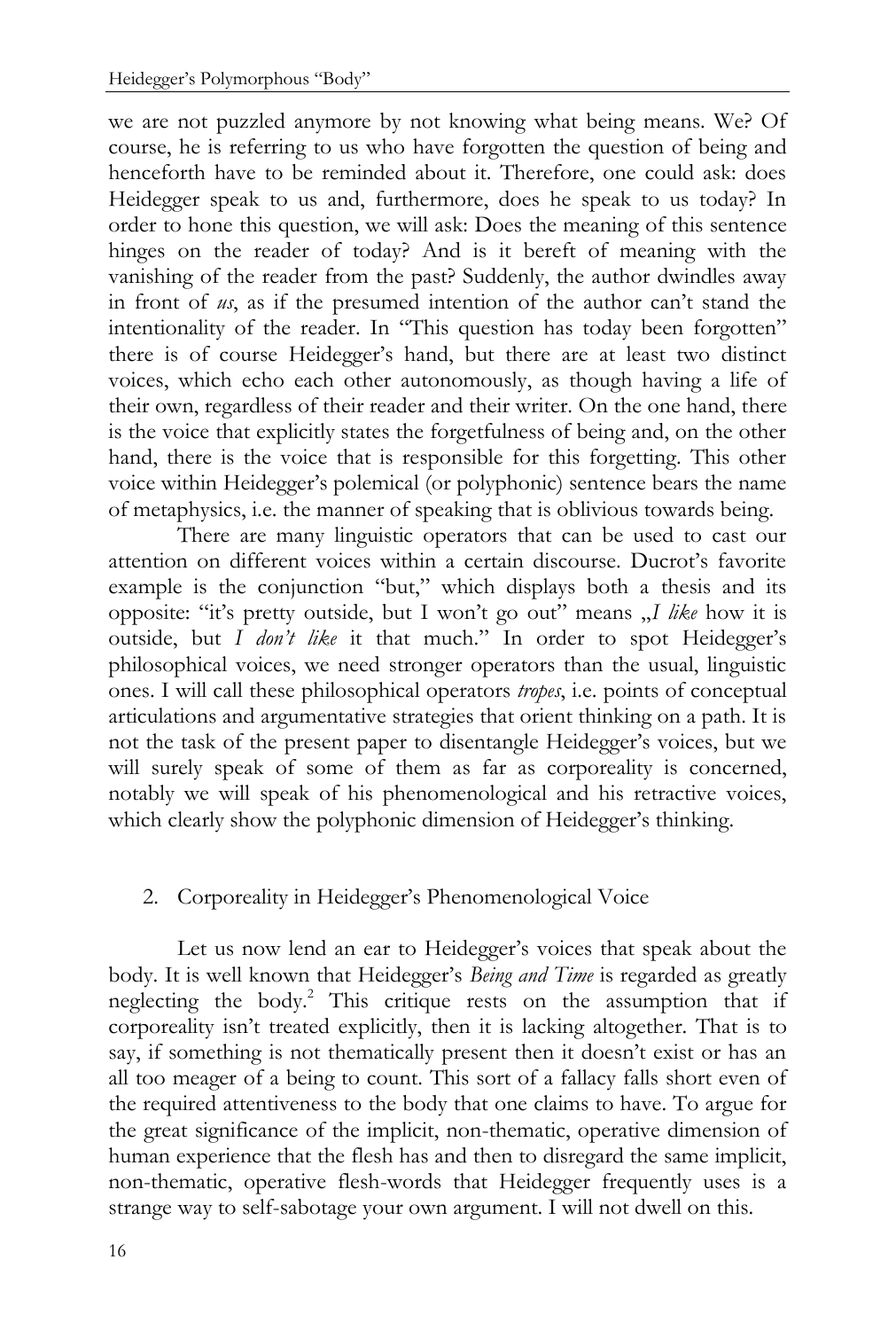There are plenty of places where Heidegger employs a bodyoriented terminology in *Being and Time*, to say the least. It seems that one cannot talk about the existential structure of the human being without relying at least implicitly on its corporeality. The fall (*das Verfallen*), the things ready-at-hand (*Zuhadenheit*), the moment of vision (*der Augenblick*), the whence of Dasein (*das Woher*), its flee (*die Flucht*): all of these terms are definitive of a corporeal situatedness. And yet, there is no much to say about the body itself in *Being and Time*. In order to get a handle on this paradox of an implicit presence of corporeality and an explicit neglection of it we have to make a distinction between *downplaying* and *omitting* the body. The word "neglect" that Aho uses harbors such an ambiguity. Heidegger does indeed omit the body from his temporal ontology, but that doesn"t imply an underestimation of it. Much of the reason for this omission is strictly methodological. This is precisely what Heidegger claims in his phenomenological voice (Heidegger 1997a, 269-270):

> However far one is willing to allow corporeality to have influence upon the factual possibilities of the mind, a philosophical knowledge of the human being, as a conceptual knowledge, will always have to have its center in the mind—at least, to be quite cautious, as long as no one has yet succeeded in putting forth the functioning, for example of stomach juices, as an interpretation of being human.

> Now, if the connection between time and apperception becomes visible on the basis of temporality, then the methodical priority must inevitably be placed on temporality itself, which is now no longer on the side of sensibility and receptivity.

Heidegger explicitly states that corporeality has to be put aside even if it "hides a whole problematic of its own" (Heidegger 2001a, 143) for the simple reason that no one succeeded to understand the human condition by analyzing its gastric life. Alluding to Plato's cave allegory, the methodological remark is also clearly stated: "From the lightness of the concept and with the help of the concept all conceptually genuine knowledge aims at what is pre-conceptual. I can only interpret and understand by returning from light into darkness." (Heidegger 1997a, 269). Because temporality is forthrightly given to one"s phenomenological *mind*, it will take the lead when the thinker embarks on the path to illuminate our preconceptual understanding of being, as well as our embodied selves.<sup>3</sup> Although temporality in its internal consciousness was supposed to make for a conceptual clarity, Heidegger wasn't exempt from some fundamental ambiguities, which impelled the abandonment of *Time and Being*, the incumbent reversal at the end of his phenomenological project.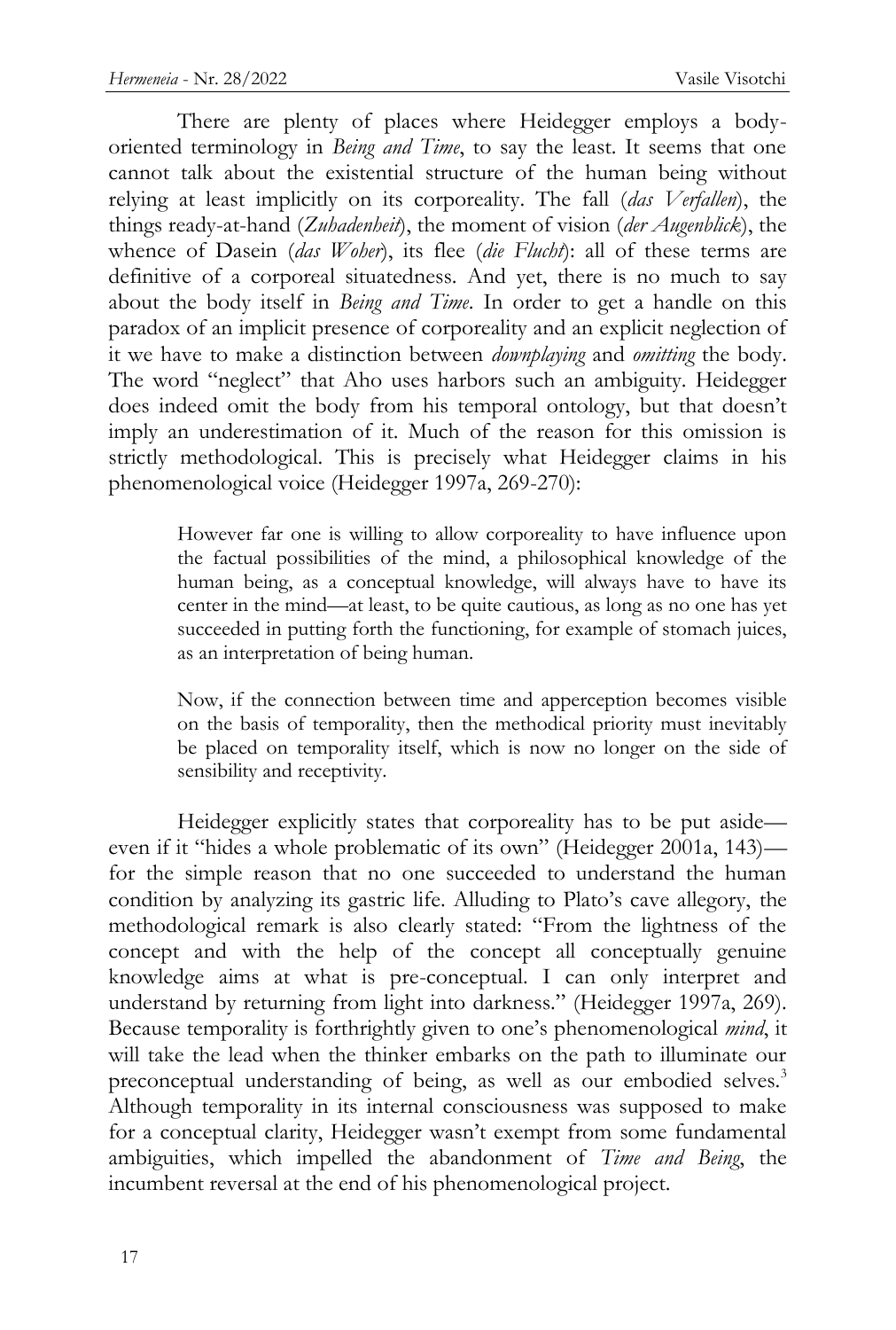All in all, Aho doesn"t distinguish between this methodological, that is phenomenological omission of the body and its ontological downplaying. Therefore, his argument is methodologically flawed. This can be clearly seen when he quotes *Zollikon Seminars* in favor of his thesis, namely that the body is an ontic phenomenon (Aho 2009,  $44$ )<sup>4</sup>, even though, precisely there, as we will see, Heidegger unmistakably refers to embodiment as *ontologically* constitutive of human existence.

## 3. Some Hermeneutical Ambiguities

Before we analyze Heidegger's retractive voice regarding corporeality, I will elicit some of his remarks about the body in order to prove that there isn't a clear-cut notion of an embodied subjectivity in Heidegger's thinking. In this section, I intend to extract some passages that display the ambiguities of the body. This phase of the argument is especially important because it brings to the light some of the equivocations of the bodyterminology that Heidegger employed. We will follow three consecutive stages of Heidegger's thinking: (1) his phenomenological interpretation of Kant from the late 20"s, (2) the interpretation of Plato from the beginning of 30"s and, finally, (3) his writings from the period of *Beiträge*.

First of all, Heidegger (1997b, 121) claims in his phenomenological reading of Kant"s *Critique* that:

> To human finitude belongs sensibility, meaning the intuition which takes things in stride. As pure intuition, i.e., pure sensibility, it is a necessary element in the structure of transcendence which distinguishes finitude. Human pure reason is necessarily a pure sensible reason. This pure reason must be sensible in itself, it does not first become sensible in this way because it is tied to a body. Rather, the reverse is true: the human being, as finite, rational creature, can thus only "have" its body in a transcendental (i.e., a metaphysical) sense because transcendence as such is sensible a priori.

Here we find one of Heidegger's tropes at work, which I will call *the ontological primacy*: the sensibility doesn"t pertain to us because we have a body, but rather we have a body because sensibility pertains to us. However, this pure sensibility is pure insofar as it is non-corporeal: "Pure sensibility [...] is time."<sup>5</sup> Even though Heidegger speaks, for instance in *Being and Time*, about the ontological (or existential) spatiality (*Räumlichkeit*), he nonetheless thinks of it in temporal terms.<sup>6</sup> "Spatiality" is therefore a word that harbors a derivative sense of the body, rather than heralding its pivotal role. Despite talking about an intrinsic unity of spatiality and being-in-the-world—which is constitutive of Dasein—, the body itself remains only an ontic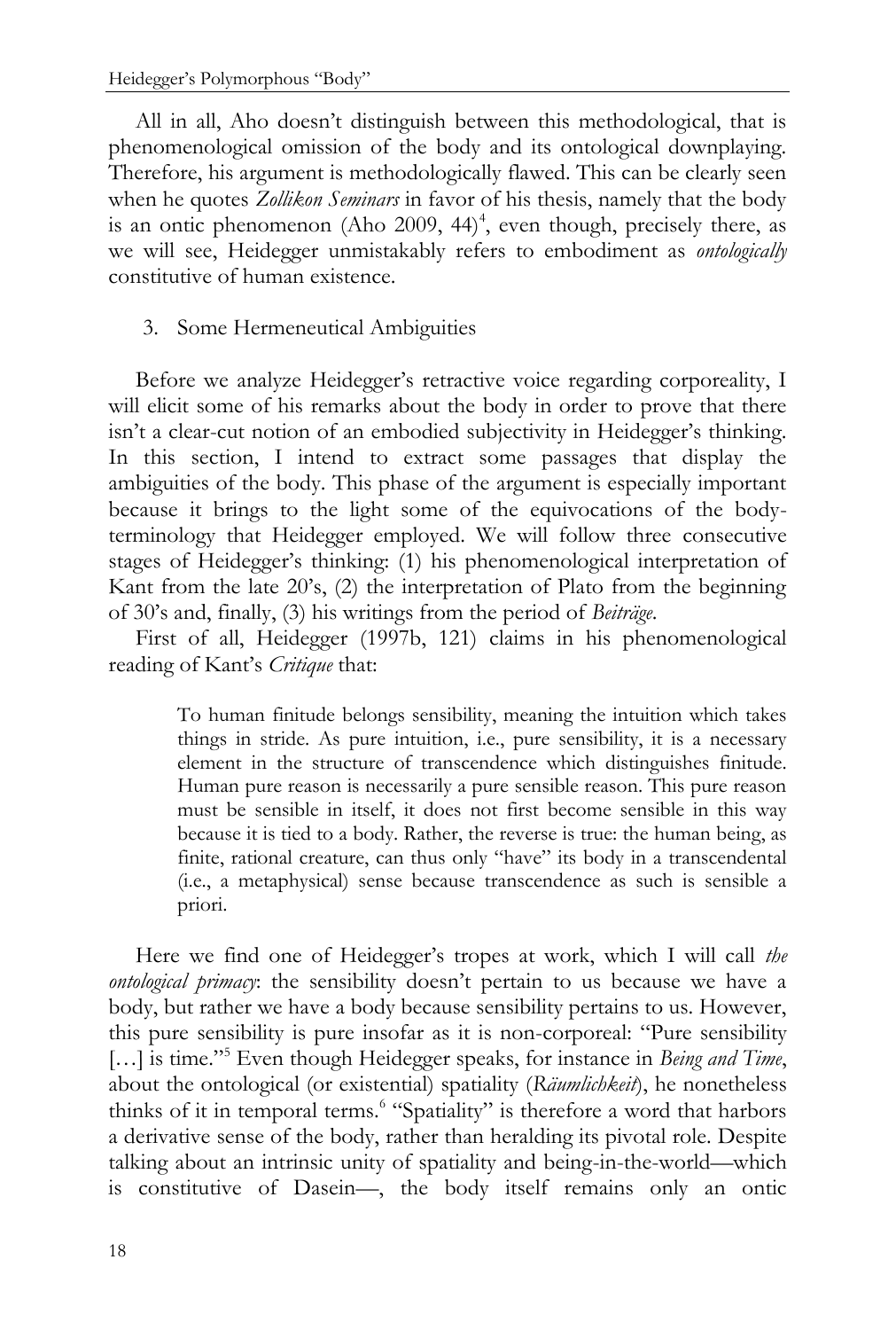phenomenon and plays no role in this existential structure. Given a direct demand to explain what Dasein means, Heidegger (1997a, 203) tellingly replies to Cassirer:

> What I call Dasein is essentially codetermined—not just through what we describe as spirit, and not just through what we call living. Rather, what it depends on is the original unity and the immanent structure of the relatedness of a human being which to a certain extent has been fettered in a body [Leib] and which, in the *fetteredness*<sup>7</sup> in the body, stands in a particular condition of being bound up with beings.

What could reveal more strikingly a unity of space (or, as Heidegger says, *the living*) and temporality, but not of embodiment and temporality, than this reply? Because talking about *fetteredness* implies a non-essential property, almost an accident, we can clearly hear the ontological conjunction of *timespace* within the constitution of a disembodied Dasein. And yet, later on, Heidegger acknowledges the necessary link between the body (*Leib*) and the temporal understanding of being and therefore recasts this unity, this time, with a penchant for corporeality. I will supply this thesis with two closely related examples: a passage from the notes pertaining to his lecture course on Plato from 1931/32, as well as from the 1933.

In his reading of Plato"s cave allegory and *Theaetetus*, Heidegger states:

GA 34 (129/177-178): "Soul" serves to name the relationship to being (presence of the look) and thus to unhiddenness. The body and its physical constitution is admitted into this relationship, a relationship within which the historical human being is. [In dieses Verhaltnis eingelassen sind der Leib und das Lebewesen, worin der geschichtliche Mensch ist.]<sup>8</sup>

GA 36/37 (224/297-298): Soul: name for the relation to Being. (Body and living thing are let into this relation—if the Greek human being is. Not soul inspired into the body, but bodying let into the soul. [Seele: der Name für das Verhaltnis zum Sein. (In dieses Verhaltnis eingelassen sind Leib und Lebewesen— wenn der griechische Mensch ist. Nicht: Seele eingeblasen dem Korper, sondern Leiben eingelassen in die Seele.]

Indeed, in 1931/33 the body has acquired an ontological significance, which it didn"t have back in 1927/29, when Heidegger wrote *Being and Time* and debated Cassirer in connection with the proper reading of Kant's *Critique*. Note that the body is no longer described in terms of *fetteredness*, but rather in terms of *letting-be.* However, this is not the end of the story.

In stark contrast to the way that body plays out in Heidegger's reading of Plato from the beginning of 1930"s, we find in later Heidegger, that is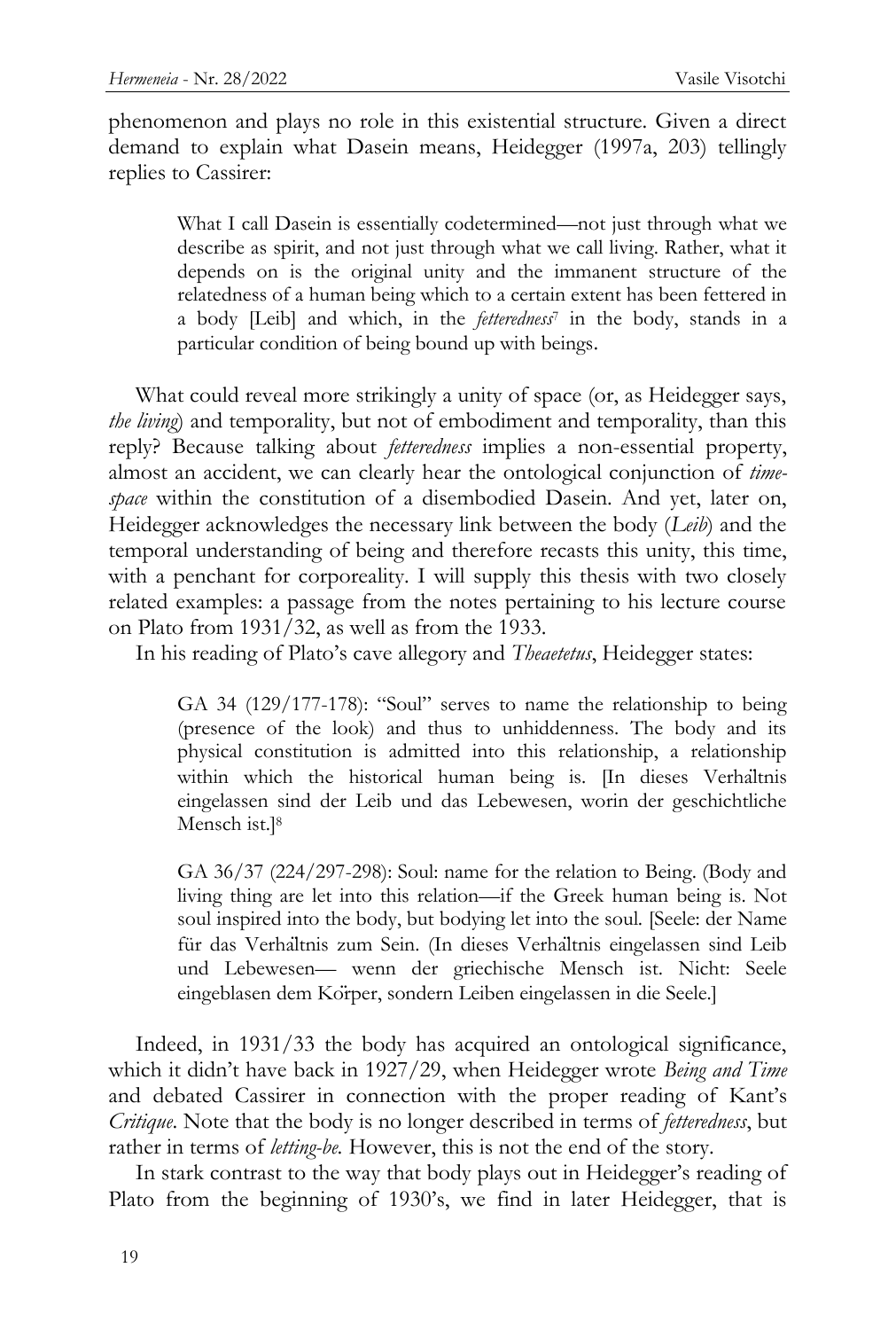around 1934/36—when Heidegger addressed Ernst Jünger and worked on *Beiträge*—a strictly metaphysical understanding of *Leib*.

That is what we find in the volume GA 90, *Zu Ernst Jünger*  (Heidegger 2004, 43):

28. Zu Jüngers Grundstellung Subjektivität—Humanismus—Anthropologie Ανθρωπος: ζφον λόγον έγον Homo: animal rationale Homo—sapiens Homo—faber Homo—ludens Homo—natura. Nietzsche. | Leib homo—natura faber militans. Ernst Junger.

Here, *Leib* is only a moment within the history of metaphysics and it is borne out by Nietzche"s so-called philosophy of life. We can find the same metaphysical use of corporeality (*Leiblichkeit*) in Heidegger"s *Contributions to Philosophy* (Heidegger 2012, 43).

Whether personality is understood as the unity of "spirit-soul-body," or whether this hodge-podge is reversed and, merely assertorically, the body is placed first, nothing changes with regard to the confused thinking which rules here and which evades every question.

Furthermore, Heidegger explicitly talks about "the concealed metaphysics of 'body' and 'sensibility,' 'soul' and 'spirit,"' that "remains here presupposed and unquestioned"<sup>9</sup>. From the body as an ontic phenomenon (in his phenomenological reading of Kant), via the body as constitutive of our relationship to being (in his reading of Plato), to the body as an unquestioned metaphysical assumption (Nietzsche-*Beiträge*): here is a journey that epitomizes the lack of a clear-cut position regarding corporeality. The body is as much downplayed as it is privileged and we cannot get a handle on these ambiguities as long as we seek a final meaning that is granted by the authority of the author. Rather, we will listen to one more of Heidegger's voices where he clearly states the ontological status of the flesh.

4. Corporeality in Heidegger's Retractive Voice.

By Heidegger's retractive voice I mean his late self-interpretations as well as his search for a reconcilement with the intellectuals of  $20<sup>th</sup>$  century. I will take two examples that are most relevant to our topic: Heidegger's dialogue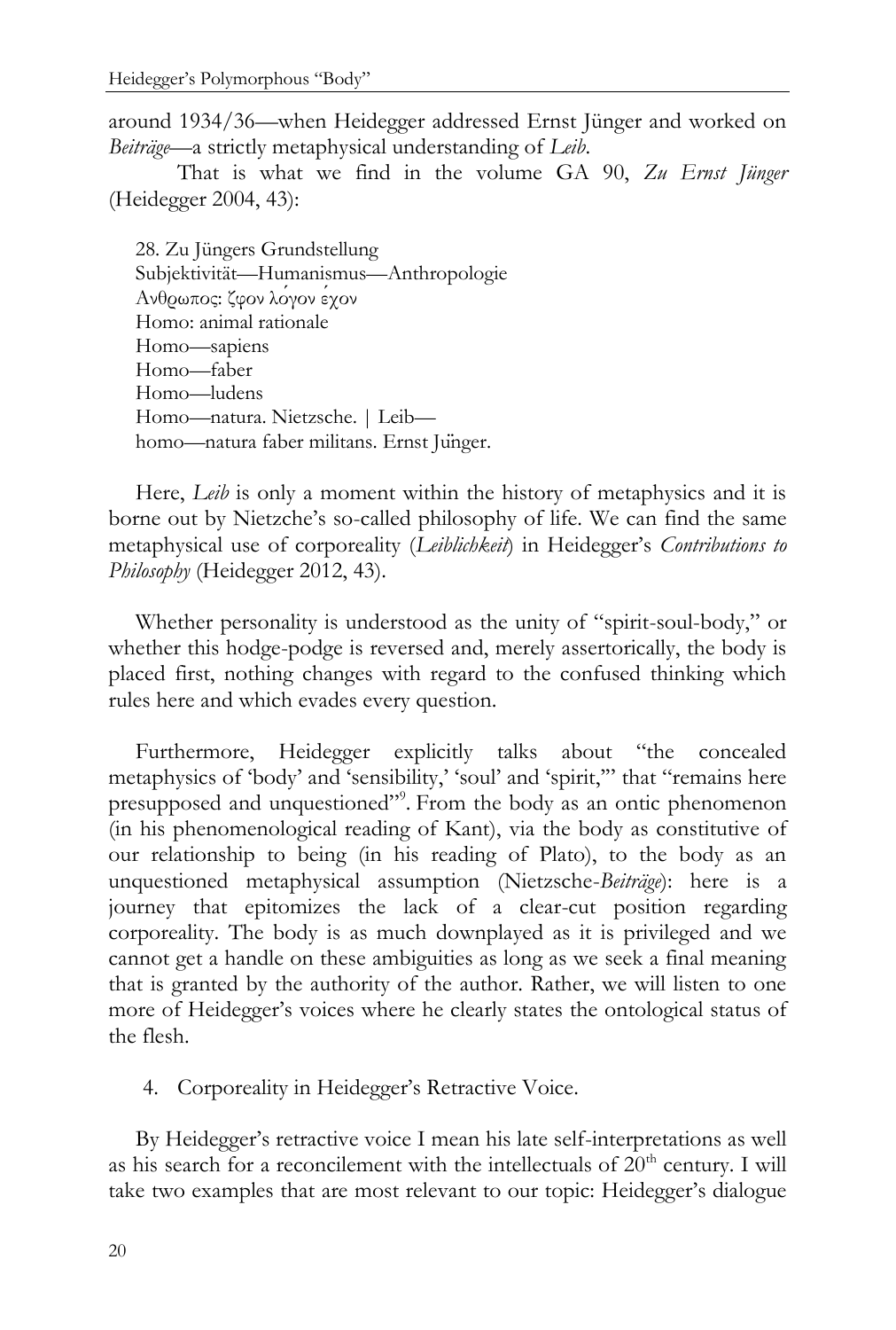with Eugen Fink and *Zollikon Seminars* delivered to the Swiss psychiatric community (gathered around figures like Boss and Binswanger). In his discussion with Fink, Heidegger (and Fink 1979, 145) makes a very interesting remark:

Heidegger: Body is not meant ontically here…

Fink: …and also not in the Husserlian sense,…

Heidegger: …but rather as Nietzsche thought the body, even though it is obscure what he actually meant by it.

Therefore, body has to be understood in an ontological way, for it "is not meant ontically", and that is the way that can be traced back to Nietzsche. Because what Nietzsche meant is not clear, there can be a metaphysical interpretation of the body (as Heidegger held in the 30"s) as well as an ontological one (as Heidegger held in the 60"s). Moreover, Heidegger is alluding again to the intimate relationship between having a body and being alive: "A human is embodied [leibt] only when he lives [lebt]. The body in our sense is to be understood thus. Thereby, 'to live' is meant in the existential sense." In any case, the shift in Heidegger's interpretation is clear: now (in 1966/7) the body is understood ontologically.

In order to back up this claim, the same ontological reading of embodiment can be found in Heidegger"s *Zollikon Seminars*. In his lecture from May 11, 1965, Heidegger retrieves the trope of *the ontological primacy*  from *Being and Time*, which we've touched on, and claims that "Da-sein is not spatial because it is embodied. But its bodiliness is possible only because Da-sein is spatial in the sense of making room" (Heidegger 2001b, 81). Then, he says that "We will now try to move somewhat closer to the phenomenon of the body." To my mind, this moving "somewhat closer" implies an overcoming of the *ontological-primacy*-trope from the period of *Being and Time* that didn"t do justice to the full phenomenon of the flesh. If anything, to move closer to the phenomenon entails a previous state of being farther from it. And this is precisely what we find later on. Heidegger doesn't characterize anymore the body as a subsidiary phenomenon which pertains to spatiality. Rather, we find a different trope at work, this time, that characterizes the body in an ontological sense. When Heidegger speaks of serious matters it is well known that he employs a sort of an *ontological tautology* in order to say that a certain phenomenon is too deep to even say that it is. Therefore, we must say that it acts as itself: *die Zeit zeitigt*, *die Welt weltet*, *das Nichts nichtet*, only to point to some of the famous instances of this trope. And corporeality—ontologically understood—makes no exception: "We find ourselves reverting to the question we have already touched on: How is the human being in space insofar as he is bodying forth [*leibt*]?" And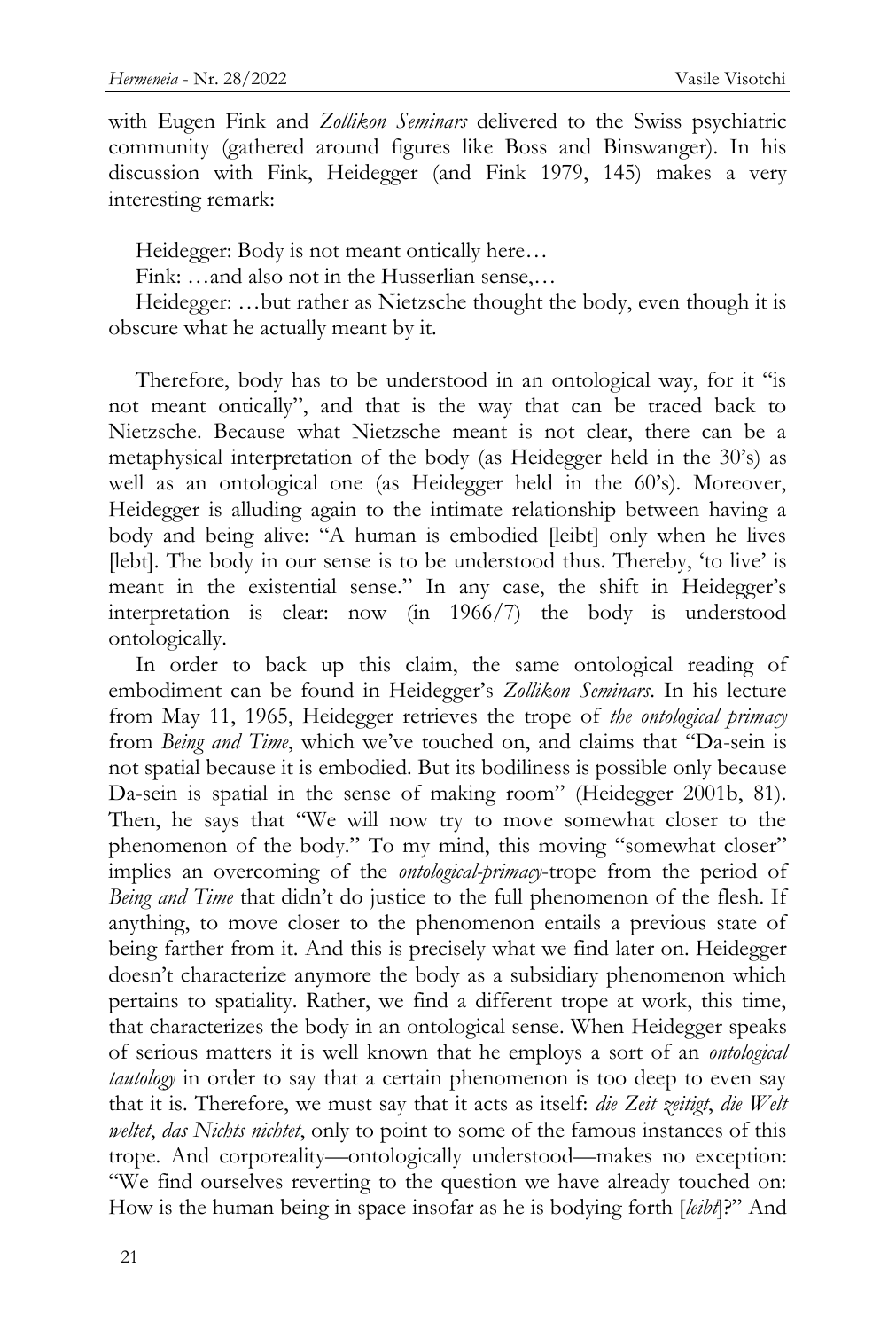again, Heidegger says: "the body is only as it is bodying forth [*Der Leib ist nur insofern er leibt*]" (Heidegger 2001b, 87). We find not only a change in the tropes—from *the ontological primacy* of the space to *the ontological tautology* of the body—, but also a change in the hierarchy of these phenomena: only insofar as Dasein bodies forth it is spatial. This reversal of body and space is more obvious when Heidegger says about embodiment what he could have said previously about spatiality: "With this you see how bodiliness has a peculiar "ecstatic" meaning." And again: "Bodying forth [Leiben] always belongs to being-in-the-world. It always co-determines being-in-the-world, openness, and the having of a world." *Bodying* as definitive of being-in-theworld involves a different meaning of the body than those previously touched on. But most importantly, this polymorphous body spawns a polyphony of voices, which Heidegger harbors within his ways of thinking and neither of which can take the lead and assume the one and only pivotal intention of the author.

## 5. Where Does the Body End?

In *Zollikon Seminars* Heidegger addressed the question of the limits of the body: "Where does the body stop?" (Heidegger 2001b, 85). Just like the human thinking, the body itself is characterized by a range of possibilities and is never at rest. Therefore, we can point neither to the limits of body, nor to the limits of thinking. We cannot trace the specific concept of the body back to Heidegger's intentions as an author. All we can do is to put forth distinct ways of talking about the body, its multifarious meaningfulness within a polyphony of voices.

If we don't differentiate distinct voices within Heidegger's works, then we will stumble across intractable and inconsistent claims. For instance, in Kevin Aho"s view one shouldn"t interpret Dasein as a concrete human being: "it is important to understand that Dasein does not fundamentally refer to an individual" (Aho 2009, 18). And yet, let us recall Heidegger's voice that protests against such a misinterpretation: "Because Dasein has in each case mineness [*Jemeinigkeit*], one must always use a personal pronoun when one addresses it: 'I am', 'you are'." (Heidegger 2001a, 68). And this sort of incoherencies is an essential part of Heidegger"s ways of thinking. Dasein indeed "refers to a historical space or clearing of meaning" (Aho 2009, 20), but at the same time it is always in each case mine. The way I propose to face this sort of ambiguities is by distinguishing different voices within Heidegger's philosophical discourse, that is by transforming the contradiction into a conceptual counterpoint. Just like two melodies don"t contradict each other even though they are completely different, the human thinking also may play out in a harmonious way on different levels. Our task is to write down the *notations* that thinking follows.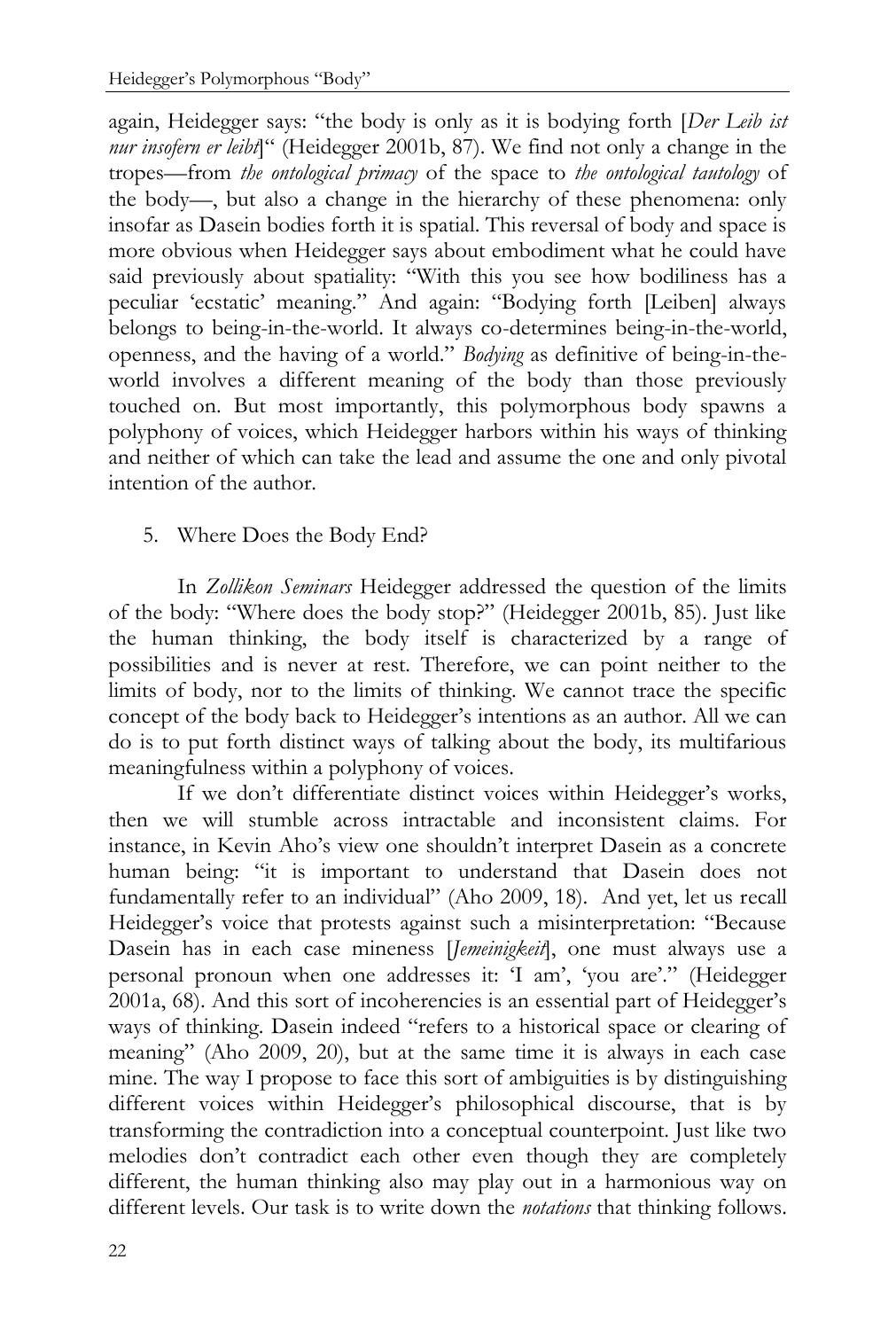I used certain *tropes* in order to point out different changes within Heidegger"s discourse: the *ontological primacy* and the *ontological tautology* are only two of them, although their number is indefinite.

We saw how Heidegger employed the trope of an *ontological primacy*  in order to state that we are embodied because we are spatial and not vice versa, which gave rise to the whole scholarship that sung the song of "Heidegger's neglection of the body." But at the same time, we found another trope at work, the *ontological tautology* of *der Leib leibt,* which confers to the body the clear status of an ontological phenomenon. Furthermore, after analyzing different ambiguities that the *body* had across Heidegger"s life-time, we conclude that the meaning of the notion changes with the *voice*  that carries it.

Therefore, when talking about different terms like *Dasein, Sein* or, in our case, *Leib* we must always bear in mind the question: which Heidegger is speaking here? Heidegger's famous late self-interpretation has a clear voice in its own right. Nonetheless, the mesh between disparate viewpoints that Heidegger held across his lifetime brings nothing but cacophony.

We may freely ask ourselves questions like: isn't body only an empirical, and therefore accidental condition of possibility for the unfolding of time? Or does it indeed have a say in the temporal ontological constitution of meaningfulness? But we shouldn"t make a further step and pretend that Heidegger had a theory about these things. Heidegger"s thinking is, first and foremost, a polyphony of ways (not of works, theories, or ideas), which I call *voices*, that speak in different, harmonious or polemical manners. The point of this paper was to articulate the contrapuntal movement of his thinking regarding corporeality, which also can be done with other fundamental concepts of Heidegger's thinking.

#### **Notes**

<sup>1</sup> Take for instance Thomas Sheehan"s search for the one and only thing—*die Sache selbst* that was on Heidegger's mind (Sheehan 2013, 382): "The first step is to realize that Heidegger's work was phenomenological from beginning to end. This entails that his work was focused not on 'The being of beings' (*Sein*) but on 'the meaning of the meaningful' (*Sinn*, *Bedeutung*)."

<sup>2</sup> "But in *Being and Time* one does not find thirty lines concerning the problem of perception; one does not find ten concerning that of the body." (De Waelhens 1963, xix) <sup>3</sup> Part of this project is the so-called *metontology* that Heidegger articulated in the late 20"s.

<sup>4</sup> Aho states the following: "I want to suggest that the analysis of the body in the Zollikon seminars is an example of regional ontology, one that identifies and describes the essential attributes of *a* particular being, in this case the lived-body."

<sup>5</sup> One cannot object that Heidegger is talking here about Kant and not so much in his own name, for we find a similar line of thought in *Being and Time* (2001a, 412): "Neither may Dasein"s spatiality be interpreted as an imperfection which adheres to existence by reason of the fatal "linkage of the spirit to a body". On the contrary, because Dasein is "spiritual",